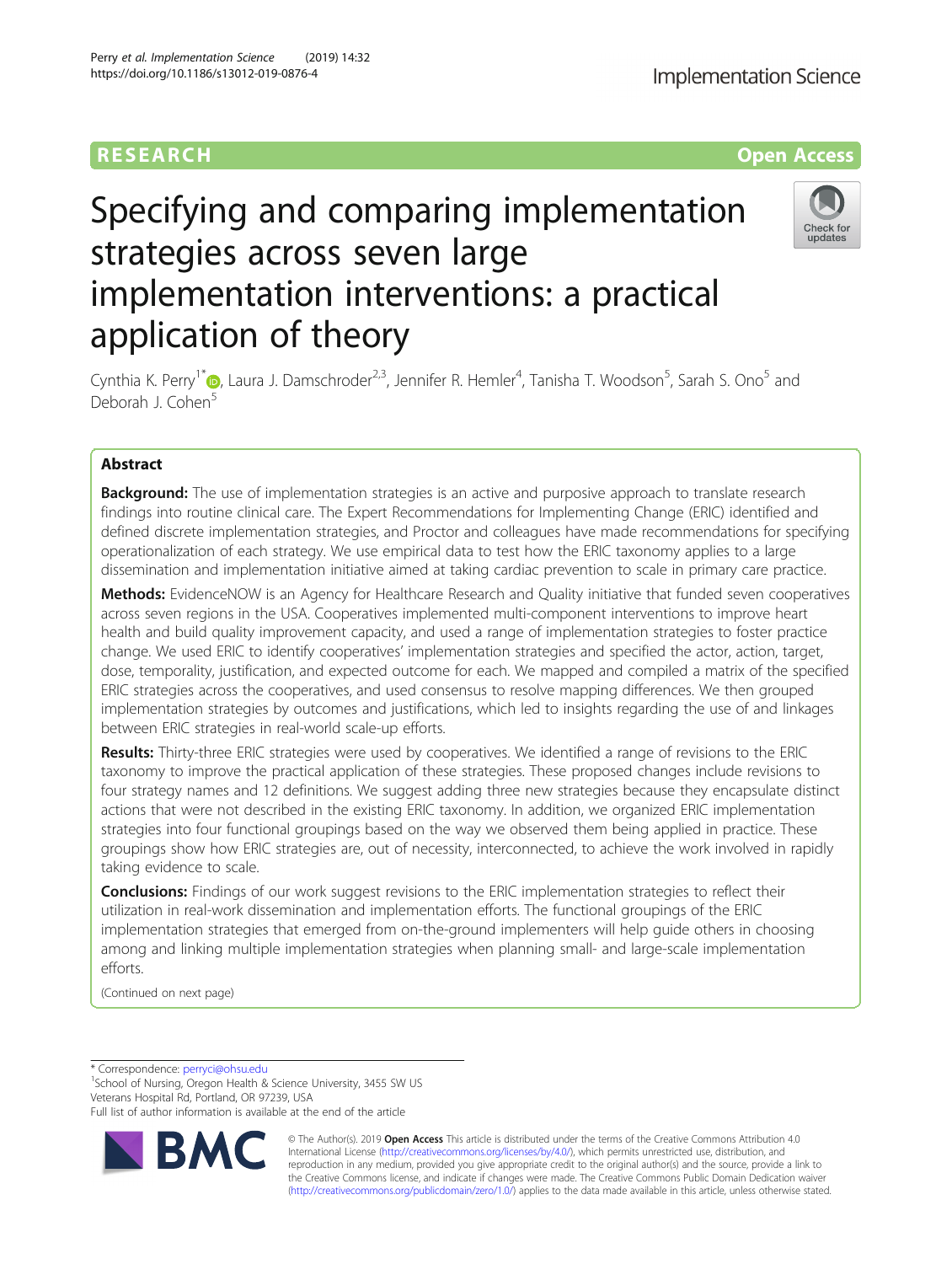#### (Continued from previous page)

**Trial registration:** Registered as Observational Study at www.clinicaltrials.gov [\(NCT02560428](https://clinicaltrials.gov/ct2/show/NCT02560428)).

Keywords: Implementation strategy mapping, Implementation strategies, Large-scale initiative, Capacity building, Implementation facilitation,

#### Background

It is well recognized that an active and purposive approach is required to translate research findings into routine clinical care. Methods used to disseminate and implement research findings into clinical practice are termed implementation strategies, [[1](#page-11-0)] and interventions designed to facilitate the application of evidence into clinical practice typically use a combination of implementation strategies tailored to a particular clinical context. Multiple implementation frameworks [\[2,](#page-11-0) [3\]](#page-11-0) provide guidance on how to define factors that may explain or predict implementation outcomes and how to assess implementation interventions (e.g., Consolidated Framework for Implementation Research (CFIR) [\[4](#page-11-0)]; Promoting Action on Research in Health Services (PARIHS) [\[5](#page-11-0)]; Normalization Process Theory (NPT) [\[6](#page-11-0)]). These frameworks provide theoretical structures and are an indispensable foundation for developing testable hypothesized models, establishing an understanding of the factors that impact implementation, and building a base of implementation knowledge [[7](#page-11-0), [8\]](#page-11-0). However, these frameworks may not necessarily provide guidance about how to organize detailed implementation strategies to achieve specific outcomes, may use inconsistent names for implementation strategies, and may lack adequate strategy descriptions—making understanding and replication difficult.

Powell and colleagues sought to address the problem of multiple names and definitions for implementation strategies in 2012 [[9\]](#page-11-0). Through a comprehensive review of the literature, they identified 68 discrete strategies and organized them into six key implementation domains. These domains were organized by type, with similar implementation strategies grouped into the same domain. They then updated and expanded this list by engaging a broad group of implementation scientists in a three-phase, modified-Delphi process that refined and expanded the list to 73 discrete implementation strategies, each with a name and definition  $[10]$  $[10]$ . These 73 strategies were grouped into nine clusters based upon strategy type, and ratings of importance (high/low) and feasibility (high/low) were elicited for each strategy [\[11](#page-11-0)]. This updated compilation is known as the Expert Recommendations for Implementing Change (ERIC).

ERIC has made an important theoretical contribution to identifying a broad range of implementation strategies and developing a common nomenclature with definitions. An important next step toward advancing this work is to test and refine the taxonomy based on the use of these implementation strategies in on-the-ground implementation efforts; Proctor and colleagues [\[1\]](#page-11-0) recognized this need and have started this work. They have recommended that implementation strategies be further specified to include such details as the actor (who is enacting the implementation strategy), the actions (specific activities to support implementation), the targets (entity impacted), temporality, dose, expected outcome, and justification. Researchers have used the ERIC and Proctor specifications to understand the operationalization of implementation strategies and have found this useful [[12](#page-11-0)–[16](#page-12-0)]. The level of specification has been helpful in identifying how strategies can be tailored to different settings [\[14](#page-12-0)], fostering comparison across clinical sites in a multisite study  $[16]$  $[16]$ , and helping to inform the development of activity logs to track implementation strategies [[13\]](#page-12-0).

Researchers who applied the ERIC and Proctor frameworks to real-world implementation efforts recommended additional implementation strategies for the ERIC taxonomy [\[13\]](#page-12-0). Others have used ERIC to guide detailed mapping of implementation strategies during implementation study planning [\[12](#page-11-0)]; one of these studies used ERIC to develop a blueprint to guide implementation efforts [[15](#page-12-0)]. As all implementers know, however, there is a big difference between what you propose or plan to do during implementation and what really happens. To date, few studies (and none we could identify) use data from large-scale, multi-site implementation efforts to apply and refine the ERIC taxonomy.

This paper reports a study we conducted to apply the ERIC taxonomy and the Proctor reporting recommendations to multiple large-scale studies. We use empirical data collected during active implementation with an intent of further refining ERIC, if changes were identified as necessary.

#### Methods

#### Setting

The setting for this study is the EvidenceNOW initiative [[17\]](#page-12-0) funded by the Agency for Healthcare Research and Quality (AHRQ). EvidenceNOW focused on rapid dissemination and implementation of cardiovascular preventive care (appropriate aspirin use, blood pressure and cholesterol management, and smoking cessation—the ABCS of heart health) among smaller primary care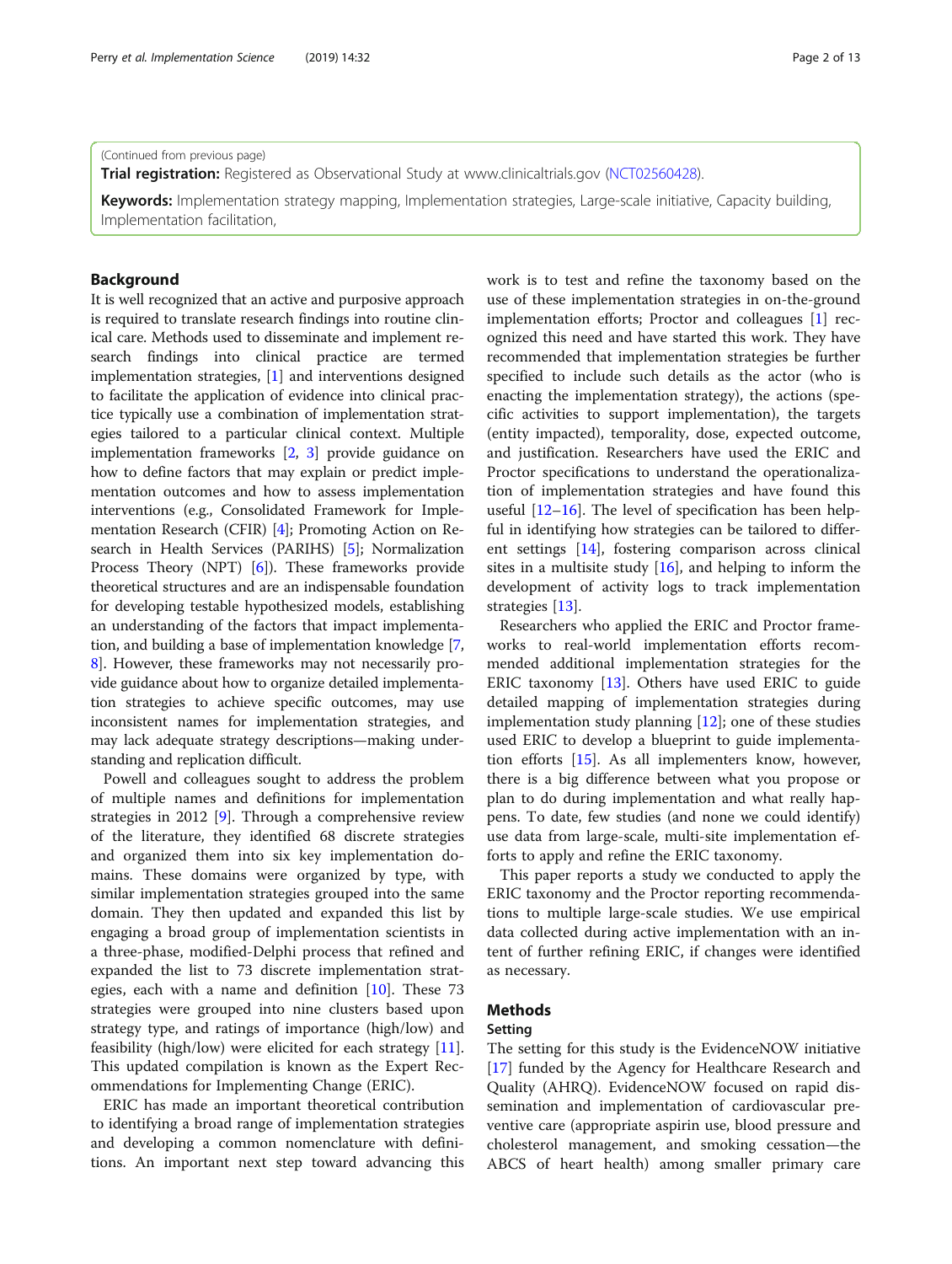practices as well as capacity building (e.g., quality improvement experience, data access, practice leadership). In the request for applications, AHRQ "strongly encouraged" the use of specific implementation strategies, including practice facilitation, data review and feedback and benchmarking, peer-to-peer learning, and expert consultation [\[18\]](#page-12-0), and each cooperative was required to produce clinical quality measures and practice capacity measurement to determine change over time in these domains. In addition to funding seven cooperatives, AHRQ also funded a national evaluation of Evidence-NOW called Evaluating System Change to Advance Learning and Take Evidence to Scale (ESCALATES) to harmonize and coordinate the collection of quantitative data, to collect additional qualitative data, and to bring together the cross-cooperative comparative findings. For more details on the ESCALATES evaluation, see Cohen et al. [\[19](#page-12-0)].

#### Sample

EvidenceNOW funded seven regional cooperatives that spanned 12 states (Oregon, Washington, Idaho, Colorado, New Mexico, Oklahoma, Wisconsin, Illinois, Indiana, New York City, North Carolina, Virginia). For details on the regions and states, see the EvidenceNOW website [[17](#page-12-0)] and Ono et al. [\[20\]](#page-12-0). Each cooperative engaged over 200 primary care practices in this effort  $(N = 1721)$ . Practices were smaller (< 10 clinicians) and varied with respect to ownership and geographic location. Accomplishing the goal of large-scale rapid dissemination and implementation in less than 3 years required a large workforce and use of a range of implementation strategies.

#### Data sources

We reviewed and triangulated four sources of qualitative data from years one and two of the EvidenceNOW initiative to identify and define the cooperatives' implementation strategies. First, we reviewed the cooperatives' study proposals, which provided an outline of broad, overarching implementation strategies. Second, we examined cooperative-level documents, including training tools and conceptual models, to further specify content of these overarching strategies. We also analyzed facilitator training documents, which provided insights into specific activities and implementation strategies that facilitators would use to support practices. For example, templates for facilitators to document and track their work provided detailed descriptions of activities that facilitators may perform. The third source of data were entries written by cooperative team members on the ES-CALATES interactive online diary [\[21\]](#page-12-0). The online diary [[21\]](#page-12-0) is a web-based platform that allowed our evaluation team to communicate with each cooperative team about their implementation experiences and clarify details

about on-the-ground implementation support they were providing to practices. These entries were made during active implementation of the interventions across cooperatives. The fourth data source analyzed comprised field notes from site visits to cooperatives and transcripts from interviews with cooperative leadership and key team members during active implementation. Analyzing interview transcripts and field notes provided important insight into the pragmatic, on-the-ground use of implementation strategies to support practice change.

All field notes were prepared soon after the site visit. Interviews followed a semi-structured guide and were professionally transcribed, checked for accuracy, and de-identified. Field notes, interviews, and other documents were entered into Atlas.ti for data management and analysis.

#### Data analysis

We used an iterative and inductive analytic approach [[22\]](#page-12-0) to identify and describe cooperatives' implementation strategies. Guided by Proctor and colleagues' recommendations for specifying and reporting details on implementation strategies  $[1]$  $[1]$ , we constructed an intervention table for each cooperative describing the broad implementation strategies and more detailed activities that cooperatives included in their interventions and specified the actors, action targets, dose, temporality, expected outcomes, and justification for each. We member-checked these tables with the cooperative leadership and refined these documents, as needed. (see Additional file [1](#page-11-0) for an example of one such table). From these seven intervention tables, we identified 266 detailed actions that were documented by cooperative members to help practices implement changes to improve capacity or ABCS.

Next, four of the authors (LJD, CKP, JRH, TTW) independently mapped each action to a strategy in the ERIC compilation [[10\]](#page-11-0) based on alignment of each action with the definition for each ERIC strategy. We met weekly over 5 months to independently map and discuss mappings until we reached consensus. Throughout this process, we operationalized ERIC definitions to help guide decisions about alignment of ERIC implementation strategies with the EvidenceNOW actions and identified areas where ERIC definition expansion, revision, and/or reorganization was needed to better reflect the actions cooperatives used and how that could help make the ERIC strategies more pragmatic and easily applied by researchers and practitioners.

Next, we created a consolidated cross-cooperative matrix that organized implementation strategies based upon their practical application. We pile-sorted each implementation strategy into functionally similar groups based on their justification and expected outcomes. We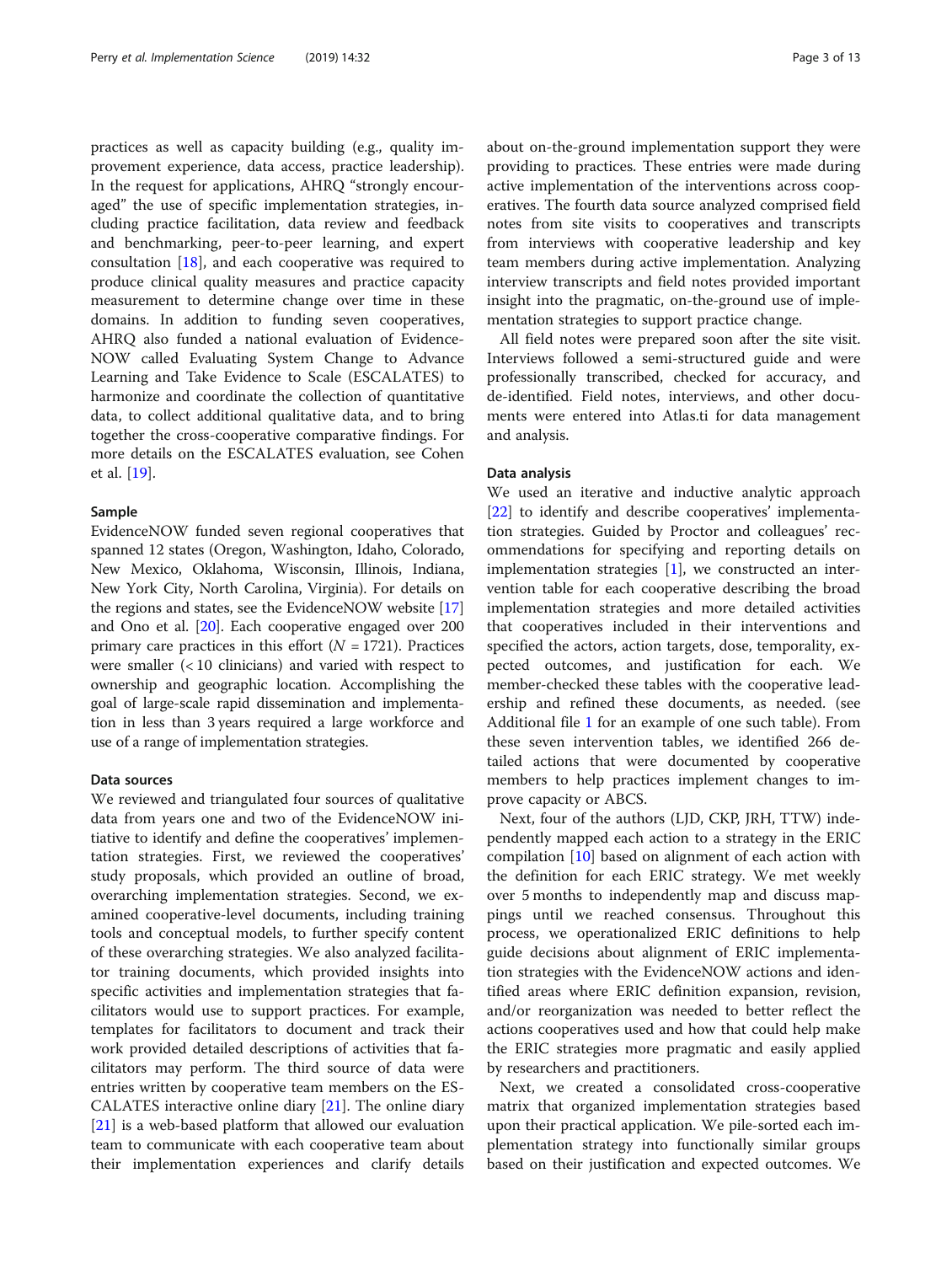reviewed and labeled each grouping and considered the cooperatives' practical applications of strategies within and across the groupings, recognizing interdependencies and differences, such as "actors" (who enacts the strategies within a grouping; facilitators with health information technology (HIT) expertise versus cooperative-employed data experts).

#### Results

The 266 actions identified across the seven cooperatives mapped to 33 of the 73 ERIC implementation strategies. We propose refinements for 13 strategies. Table [1](#page-4-0) lists the ERIC strategies, our proposed changes, and our rationale for these changes. Recommended refinements include changes in strategy names for four strategies and changes in definitions for 12 strategies. Additionally, we propose adding three new distinct strategies which we identified as being used in practices among the cooperatives: assess and redesign workflow, create online learning communities, and engage community resources. Definitions for these strategies are provided in Table [1.](#page-4-0) The ERIC strategies taxonomy included "Ancillary Material" that the authors included as an Additional file [\[10](#page-11-0)]. We recommend changes in ancillary material for 15 strategies and provide ancillary material for the three new strategies; details are provided in our Additional file [2](#page-11-0). We will refer to ERIC strategies using our new proposed labels when applicable (e.g., implementation facilitation instead of ERIC's original name of facilitation).

We grouped the 33 ERIC strategies used by the cooperatives into four functional groupings: (1) build health information technology to support data-informed quality improvement (QI), (2) build QI capacity and improve outcomes, (3) enhance clinician and practice member knowledge, and (4) build community connections and patient involvement. Tables [2](#page-6-0), [3](#page-7-0), [4,](#page-8-0) and [5](#page-9-0) list implementation strategies and identify the ERIC cluster to which each strategy belongs along with the actor, specific actions, and targets; each table covers of one of the four groupings listed above. The following sections describe the four overarching functions and the implementation strategies within each grouping.

### Build health information technology to support datainformed QI

Multiple implementation strategies are needed to achieve data-informed QI. A critical aspect of the cooperatives' efforts to rapidly disseminate and implement evidence into practice was helping practices gain access to data to support data-informed QI functions (see Table [2\)](#page-6-0). All cooperatives included an *audit and provide* feedback strategy to support data-informed QI. This strategy relied on region- and practice-level HIT infrastructure to deliver trusted data to practices at regular intervals throughout intervention. Audit functions (e.g., ability to produce ABCS performance reports) were necessary for feedback functions (e.g., communication of the audit to clinicians and staff ), which in turn, were necessary to inform QI efforts. For instance, generated data were used to identify quality gaps and help to identify opportunities on which to focus improvement efforts. These data were also used to monitor the impact that changes had on ABCS outcomes. Audit and provide feedback, thus, was a key strategy to improve ABCS outcomes.

On the ground, up to seven additional ERIC implementation strategies were necessary to accomplish building the infrastructure and capacity needed to implement and sustain audit and provide feedback functions, as shown in Table [2](#page-6-0). All but one cooperative sought to deliver audit and provide feedback functions in a way that could be sustained past the time of their funded project period. The degree to which these seven additional strategies were used by the cooperatives was based on the robustness of existing HIT infrastructure in their region. For example, one cooperative used all seven strategies listed in Table [2](#page-6-0), which required significant time and investment. This cooperative hired HIT experts to connect practices' electronic health record (EHR) systems with external registries (use data warehousing techniques) and to develop dashboards—available through centralized portals (develop and organize quality monitoring systems)—to provide practices with quality reports needed to support audit and provide feedback functions. At times, HIT experts (or an HIT-trained facilitator) worked with practices to change how the practice members documented information from appointments and other sources within their EHR to ensure valid and complete data were extracted (change records systems). This step was necessary to get good quality data to a centralized data warehouse, and for the warehouse then to provide the application and cleaned data to support quality reports, which were provided back to practices. This was necessary because many practices did not have the capability to generate robust and useable reports within their own setting. The *local technical assistance* HIT experts provided were extended to assisting practices with translating information from reports to actionable opportunities for improvement related to the generated performance reports and monitoring of progress over time.

#### Build QI capacity and improve outcomes

Practice facilitators used a wide range of implementation strategies to build QI capacity and improve outcomes (see Table [3\)](#page-7-0). Facilitation was the central implementation strategy used by all cooperatives. Practice facilitators, who were actors in this process, used many different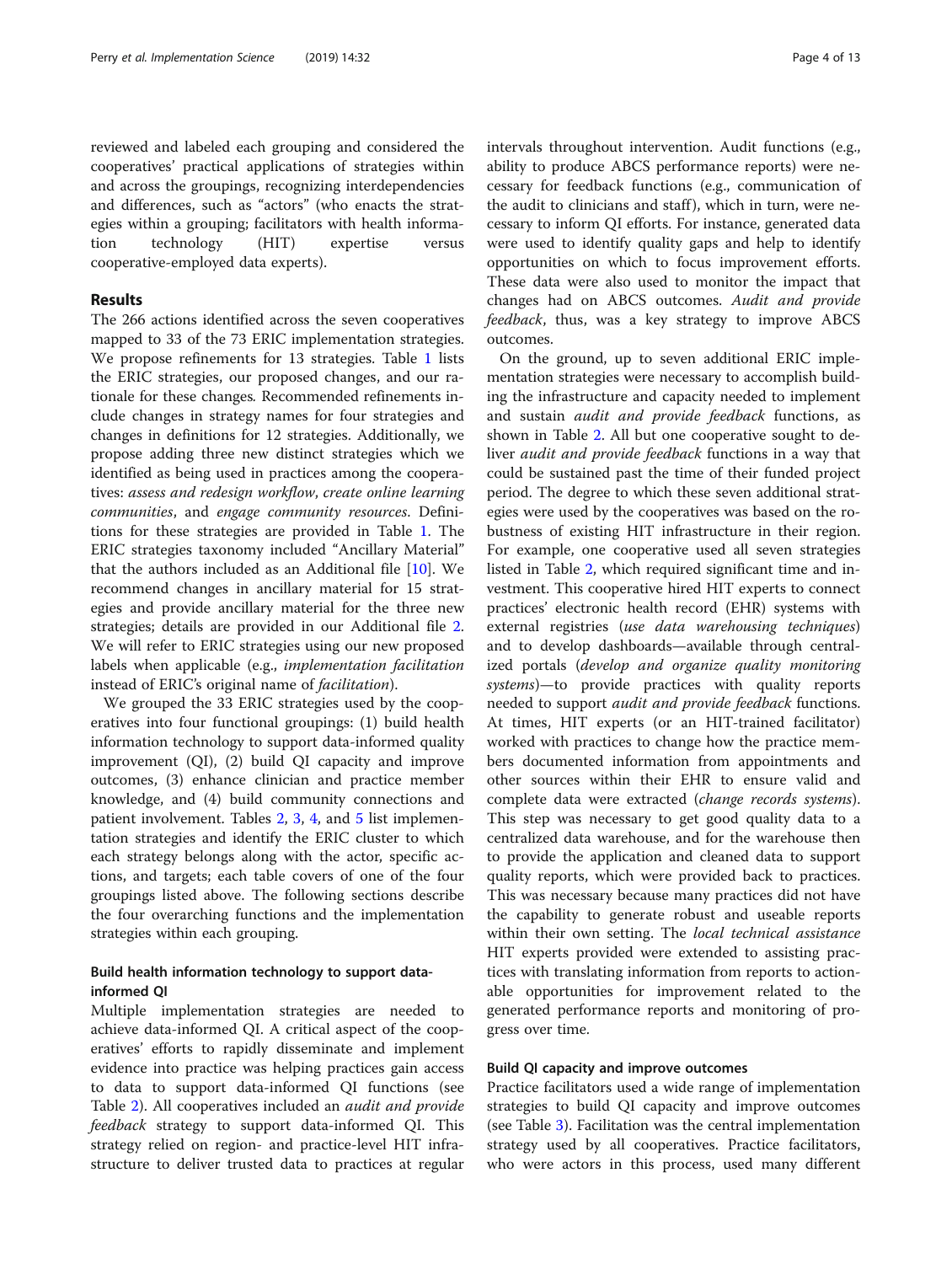|                                                                                      | <b>I</b> Troposed changes to Enterstrategy labels and/or deminions with rational for enanges (proposed changes are in italies)                                                                                                                                                                                                                                                                                                     |                                                                                                                                                                                                                                                                                                                                                                                                                                    |                                                                                                                                                                                                                                                                                                                                                                       |
|--------------------------------------------------------------------------------------|------------------------------------------------------------------------------------------------------------------------------------------------------------------------------------------------------------------------------------------------------------------------------------------------------------------------------------------------------------------------------------------------------------------------------------|------------------------------------------------------------------------------------------------------------------------------------------------------------------------------------------------------------------------------------------------------------------------------------------------------------------------------------------------------------------------------------------------------------------------------------|-----------------------------------------------------------------------------------------------------------------------------------------------------------------------------------------------------------------------------------------------------------------------------------------------------------------------------------------------------------------------|
| ERIC name                                                                            | Current ERIC definition                                                                                                                                                                                                                                                                                                                                                                                                            | Proposed changes to definition                                                                                                                                                                                                                                                                                                                                                                                                     | Rationale for proposed change                                                                                                                                                                                                                                                                                                                                         |
| Use data experts                                                                     | Involve, hire, and/or consult experts to<br>inform management on the use of data<br>generated by implementation efforts                                                                                                                                                                                                                                                                                                            | Involve, hire, and/or consult experts to<br>acquire, structure, manage, report, and use<br>data generated by implementation<br>efforts                                                                                                                                                                                                                                                                                             | We broadened functions of data experts<br>beyond just management of data.                                                                                                                                                                                                                                                                                             |
| Fund and contract<br>and/or negotiate<br>with vendors for the<br>clinical innovation | Governments and other payers of<br>services issue requests for proposals to<br>deliver the innovation, use contracting<br>processes to motivate providers to<br>deliver the clinical innovation, and<br>develop new funding formulas that<br>make it more likely that providers will<br>deliver the innovation                                                                                                                     | None                                                                                                                                                                                                                                                                                                                                                                                                                               | We broadened the name to include the<br>role of negotiation. Having outside<br>assistance to negotiate with EHR<br>vendors can be valuable in addition to<br>payment.                                                                                                                                                                                                 |
| Provide local<br>technical assistance                                                | Develop and use a system to deliver<br>technical assistance focused on<br>implementation issues using local<br>personnel                                                                                                                                                                                                                                                                                                           | Develop and use a system to deliver<br>technical assistance within local settings<br>that is focused on implementation issues                                                                                                                                                                                                                                                                                                      | We clarified the definition to indicate<br>any technical assistance provided in the<br>local setting, whether provided by local<br>staff or by other on-site individuals.                                                                                                                                                                                             |
| Audit and provide<br>feedback                                                        | Collect and summarize clinical<br>performance data over a specified time<br>period and give it to clinicians and<br>administrators to monitor, evaluate, and<br>modify provider behavior                                                                                                                                                                                                                                           | Develop summaries of clinical<br>performance over a specific time period,<br>often including a comparator, and give it<br>to clinicians and/or administrators.<br>Summary content (e.g., nature of the data,<br>choice of comparator) and their delivery<br>(e.g., mode, format) are designed to<br>modify specifically targeted behavior(s) or<br>actions of individual practitioners, teams,<br>or health care organizations     | We broadened the definition to include<br>providing comparator data (benchmark)<br>and to indicate that goal is to modify a<br>targeted behavior and/or action of<br>multiple actors. These facets are listed in<br>ancillary materials but were not<br>included in the published definition.                                                                         |
| Use an<br>implementation<br>advisor                                                  | Seek guidance from experts in<br>implementation                                                                                                                                                                                                                                                                                                                                                                                    | Seek guidance from experts in<br>implementation, including providing<br>support and training for the<br>implementation work force                                                                                                                                                                                                                                                                                                  | We broadened this definition to include<br>providing support and training for<br>facilitators.                                                                                                                                                                                                                                                                        |
| Implementation<br>facilitation                                                       | A process of interactive problem solving<br>and support that occurs in a context of a<br>recognized need for improvement and a<br>supportive interpersonal relationship                                                                                                                                                                                                                                                            | [A] multi-faceted interactive process of<br>problem solving, enabling and supporting<br>individuals, groups and organizations in<br>their efforts to adopt and incorporate<br>innovations into routine practices that<br>occurs in a context of a recognized need<br>for improvement and a supportive<br>interpersonal relationship                                                                                                | The name was changed to specify<br>"implementation" because facilitation is<br>a very broad concept. Implementation<br>facilitation includes practice facilitation,<br>a more specific type of implementation<br>facilitation.<br>We broadened the definition to<br>acknowledge that facilitation is more<br>than just "interactive problem-solving."                 |
| Assess for readiness<br>and identify barriers<br>and facilitators                    | Assess various aspects of an organization<br>to determine its degree of readiness to<br>implement, barriers that may impede<br>implementation, and strengths that can<br>be used in the implementation effort                                                                                                                                                                                                                      | Assess various aspects of an organization<br>to determine its degree of readiness to<br>implement and identify barriers that may<br>impede implementation and strengths<br>that can be leveraged to facilitate the<br>implementation effort                                                                                                                                                                                        | We revised to clarify identification of<br>barriers and leveraging facilitators.                                                                                                                                                                                                                                                                                      |
| Develop an<br>implementation<br>blueprint                                            | Develop a formal implementation<br>blueprint that includes all goals and<br>strategies. The blueprint should include<br>the following: (1) aim/purpose of the<br>implementation; (2) scope of the change<br>(e.g., what organizational units are<br>affected); (3) timeframe and milestones;<br>and (4) appropriate performance/<br>progress measures. Use and update this<br>plan to quide the implementation effort<br>over time | Develop a formal implementation<br>blueprint that includes all goals and<br>strategies. The blueprint should include<br>the following: (1) aim/purpose of the<br>implementation; (2) scope of the change<br>(e.g., what organizational units are<br>affected); (3) timeframe and milestones;<br>and (4) appropriate performance/<br>progress measures. Use and update this<br>plan to quide the implementation effort<br>over time | We suggest deleting the word "Formal"<br>to include informal as well as formal<br>implementation blueprints. This will<br>include plans that are developed for<br>quality improvement as well as larger<br>formal plans for implementation.<br>Additionally, the definition is expanded<br>to explicitly acknowledge its role in<br>guiding implementation over time. |
| Organize<br>implementation<br>teams and team<br>meetings                             | Develop and support teams of clinicians<br>who are implementing the innovation<br>and give them protected time to reflect<br>on the implementation effort, share<br>lessons learned, and support one<br>another's learning                                                                                                                                                                                                         | Develop and support teams of clinicians,<br>staff, patients and other stakeholders who<br>are implementing or may be users of the<br>innovation. Provide protected time for<br>teams to reflect on the implementation<br>progress, share lessons learned, make<br>refinements to plans, and support one<br>another's learning                                                                                                      | We broadened the name to include all<br>possible team members and to include<br>formation of teams as well as meetings.<br>Removing the term clinician allows for a<br>multi-disciplinary team and increases en-<br>gagement among all team members.<br>We broadened definition to be inclusive<br>of all team members and clarified intent                           |

## <span id="page-4-0"></span>Table 1 Proposed changes to ERIC strategy labels and/or definitions with rational for changes (proposed changes are in italics)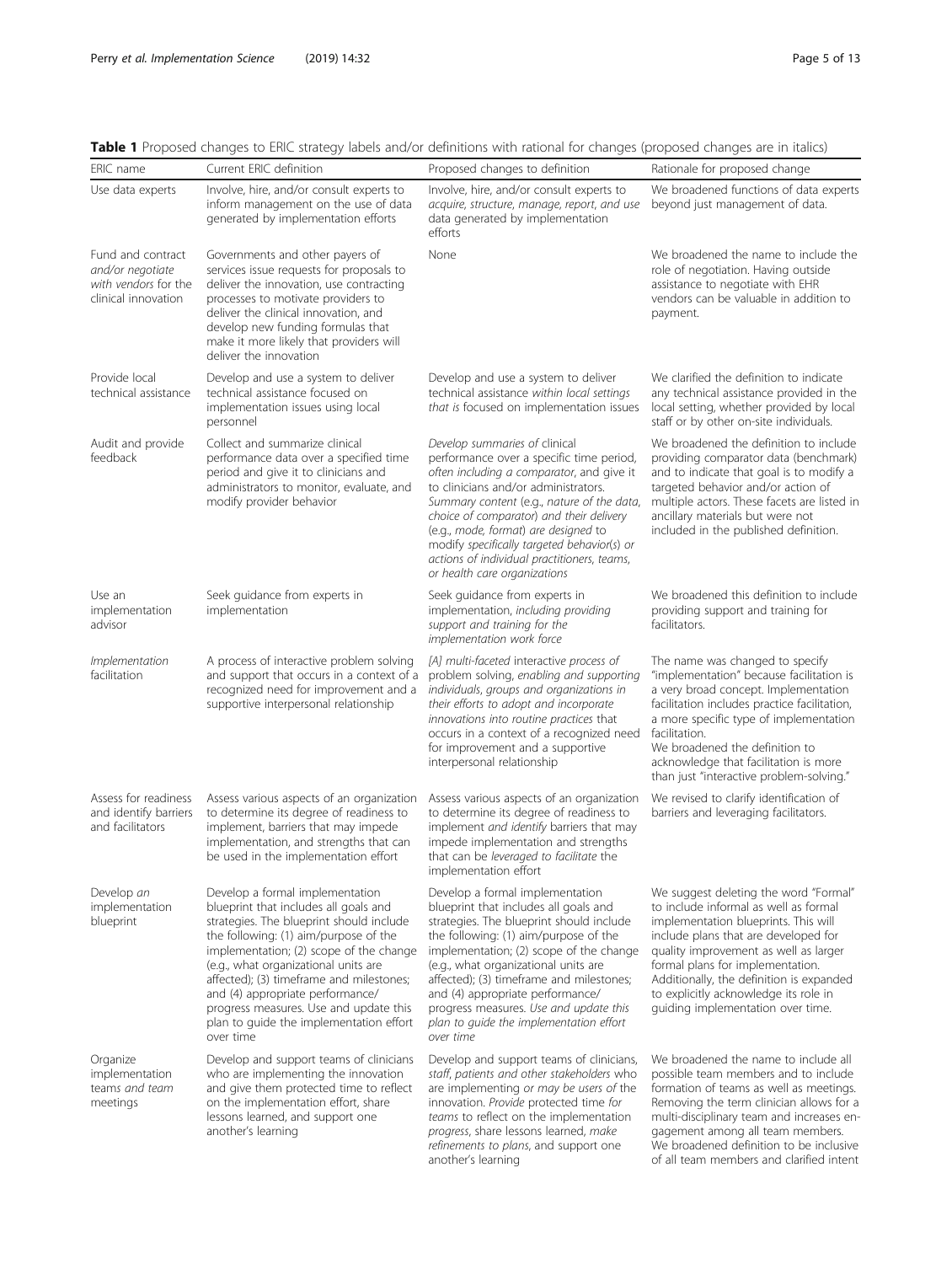| Table 1 Proposed changes to ERIC strategy labels and/or definitions with rational for changes (proposed changes are in italics) |  |  |  |  |  |
|---------------------------------------------------------------------------------------------------------------------------------|--|--|--|--|--|
| (Continued)                                                                                                                     |  |  |  |  |  |

| ERIC name                                 | Current ERIC definition                                                                                                                                                                                                                               | Proposed changes to definition                                                                                                                                                                                                                                                                                                                                               | Rationale for proposed change                                                                                                                                                                                    |
|-------------------------------------------|-------------------------------------------------------------------------------------------------------------------------------------------------------------------------------------------------------------------------------------------------------|------------------------------------------------------------------------------------------------------------------------------------------------------------------------------------------------------------------------------------------------------------------------------------------------------------------------------------------------------------------------------|------------------------------------------------------------------------------------------------------------------------------------------------------------------------------------------------------------------|
|                                           |                                                                                                                                                                                                                                                       |                                                                                                                                                                                                                                                                                                                                                                              | of the definition.                                                                                                                                                                                               |
| materials                                 | Develop educational Develop and format manuals, toolkits,<br>and other supporting materials in ways<br>that make it easier for stakeholders to<br>learn about the innovation and for<br>clinicians to learn how to deliver the<br>clinical innovation | Develop and format manuals, toolkits,<br>and other supporting materials to make<br>it easier for stakeholders to learn about<br>the innovation and for clinicians to learn<br>how to deliver the clinical innovation.<br>This can include technology-delivered (e.g.,<br>online/smartphone-based static or<br>dynamic) content and health messaging                          | We expanded to include technology-<br>delivered content and messaging.                                                                                                                                           |
| Conduct<br>educational<br>outreach visits | Have a trained person meet with<br>providers in their practice settings to<br>educate providers about the clinical<br>innovation with the intent of changing<br>the provider's practice                                                               | Have a trained person meet with<br>individuals or teams in their work settings<br>to educate them about the clinical<br>innovation with the intent of changing<br>behavior to reliably use the clinical<br>innovation as designed                                                                                                                                            | We broadened definition to include<br>team members beyond providers and<br>clarified language to more clearly state<br>that this strategy aims to encourage<br>sustained use of the innovation.                  |
| Conduct ongoing<br>training               | Plan for and conduct training in the<br>clinical innovation in an ongoing way                                                                                                                                                                         | Plan for and conduct training in the<br>clinical innovation in an ongoing way for<br>all individuals involved with<br>implementation and users of the clinical<br>innovation e.g., clinicians, implementation<br>staff, practice facilitators                                                                                                                                | We expanded the definition to include<br>all individuals involved.                                                                                                                                               |
| Conduct<br>educational<br>meetings        | Hold meetings targeted toward different<br>stakeholder groups (e.g., providers,<br>administrators, other organizational<br>stakeholders, and community, patient/<br>consumer, and family stakeholders) to<br>teach them about the clinical innovation | Hold meetings targeted toward<br>educating multiple stakeholder groups<br>(i.e., providers, administrators, other<br>organizational stakeholders, community<br>members, patients/consumers, families)<br>about the clinical innovation and/or its<br>implementation                                                                                                          | We revised the definition to add<br>specificity about the purpose of the<br>education (the innovation and/or its<br>implementation) and to clarify that<br>education is among multiple types of<br>stakeholders. |
| Assess and redesign<br>workflow           |                                                                                                                                                                                                                                                       | Observe and map current work<br>processes and plan for desired work<br>processes, identifying changes necessary<br>to accommodate, encourage, or<br>incentivize use of the clinical innovation<br>as designed                                                                                                                                                                | New: Added as this work is not reflected<br>in current ERIC strategies.                                                                                                                                          |
| Create online<br>learning<br>communities  |                                                                                                                                                                                                                                                       | Create an online portal for clinical staff<br>members to share and access resources,<br>webinars, and FAQs related to the<br>specific evidenced-based intervention,<br>and provide interactive features to en-<br>courage learning across settings and<br>teams, e.g., regular blogs, facilitated dis-<br>cussion boards, access to experts, and<br>networking opportunities | New: Added as this work is not reflected<br>in current ERIC strategies.                                                                                                                                          |
| Engage community<br>resources             |                                                                                                                                                                                                                                                       | Connect practices and their patients to<br>community resources outside the<br>practice (e.g., state and county health<br>departments; non-profit organizations; re-<br>sources related to addressing the social<br>determinants of health; and organiza-<br>tions focused on self-management tech-<br>niques and support                                                     | New: Added as this work is not reflected<br>in current ERIC strategies.                                                                                                                                          |

Please see Additional file [2](#page-11-0) for complete list of proposed changes plus changes to "Ancillary Material" originally included in Additional File 6 published with Powell et al. (10)

implementation strategies identified by ERIC to promote practice change and to improve capacity for conducting regular QI to improve ABCS outcomes. For example, facilitators assisted practices in engaging clinicians, practice members, and leaders in practice change efforts (identify and prepare champions); organized and facilitated meetings (organize implementation team and team

meetings); assessed and offered suggestions for revising clinical work flows (assess and redesign workflow); assessed HIT needs and data set-up (assess for readiness and identify barriers and facilitators); discussed and identified an improvement plan (develop an implementation blueprint); assisted with the change process and supported the change efforts including pre-visit planning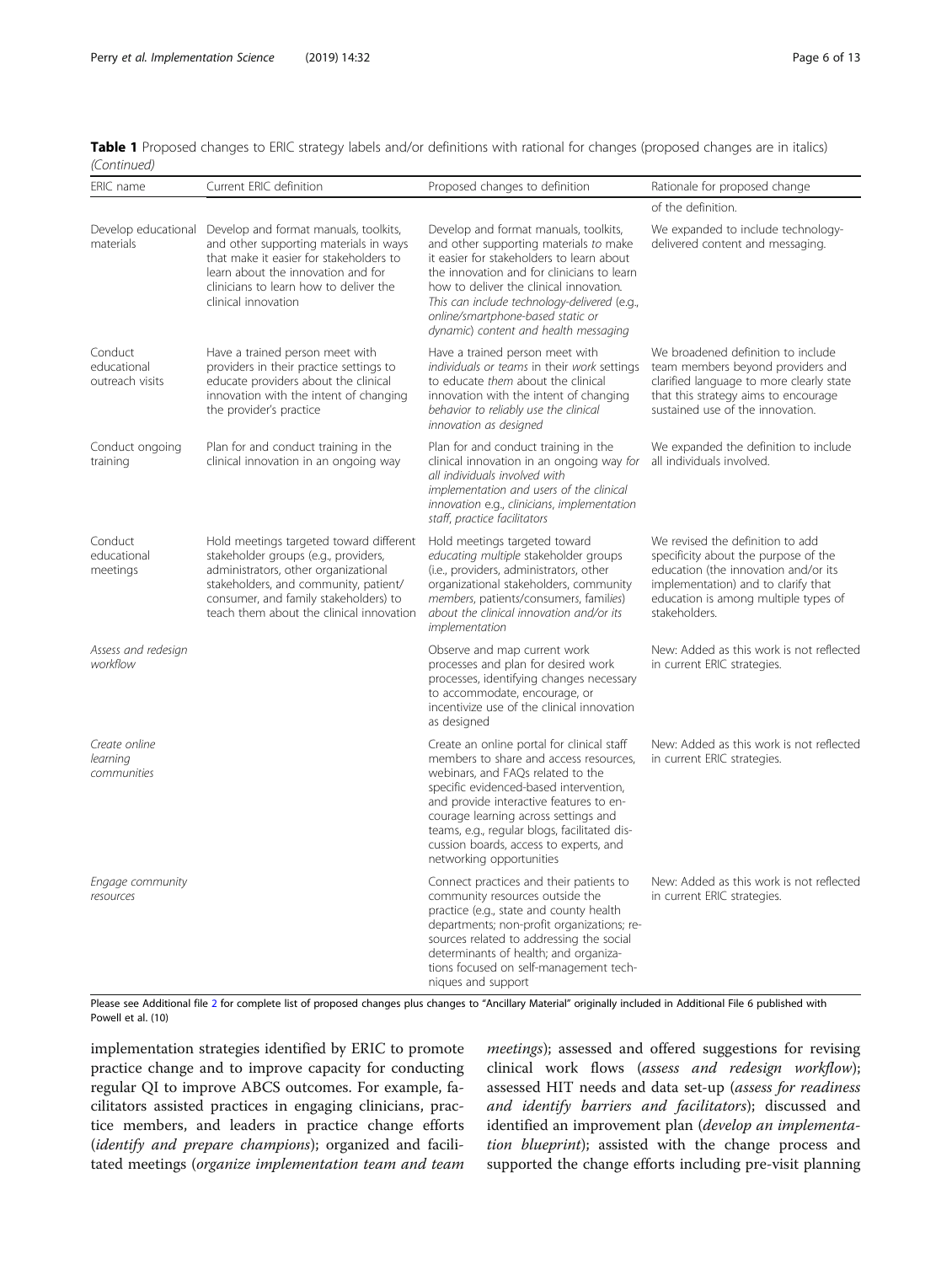#### <span id="page-6-0"></span>Table 2 Build health information technology to support data-informed QI. ERIC strategies included in EvidenceNOW interventions with Proctor specifications

Expected outcomes: Ability to generate ABCS reports sufficient HIT capacity, ability to generate ABCS reports, ABCS documentation, data interoperability and sharing. Sustained performance quality measurement and use of data for QI

Justification: Practices need population-level data and interoperability to improve quality and optimize care delivery, but they have little or no HIT capacity for this. Practices may need additional, external data infrastructure to provide robust practice-level, clinician-level, and patient-level data on demand. Practices often need internal support to access, validate, and use data for QI. Practices are motivated to improve upon seeing their own data

| No.            | Name it                                       |                                                                                     | Specify it                                 |                                                                                                                                                                                                                                                                                                      |                                     |  |  |
|----------------|-----------------------------------------------|-------------------------------------------------------------------------------------|--------------------------------------------|------------------------------------------------------------------------------------------------------------------------------------------------------------------------------------------------------------------------------------------------------------------------------------------------------|-------------------------------------|--|--|
| $CO-$<br>ops   | <b>ERIC</b> cluster                           | ERIC strategy*                                                                      | Actor                                      | Specific action(s)                                                                                                                                                                                                                                                                                   | Target                              |  |  |
| 5              | Adapt and tailor<br>to context                | Use data experts                                                                    | Cooperative<br>leadership, data<br>experts | Hire health informatics technology experts (called "data experts" in this<br>table) to connect practices to external data infrastructures or hire practice<br>facilitators skilled in health informatics technology (called HIT-PFs) to assist<br>practices in generating and understanding EHR data | Cooperative,<br>practice            |  |  |
| 5              | Adapt and tailor<br>to context                | Use data warehousing techniques                                                     | Data expert,<br>HIT-PF                     | Connect practice EHR to warehouse, repository, and/or other external<br>durable infrastructures (i.e., registries and software platforms)                                                                                                                                                            | Practice                            |  |  |
| 6              | Use evaluative<br>and iterative<br>strategies | Develop and implement tools for<br>quality monitoring                               | Data expert,<br>HIT-PF                     | Perform the data extraction, data normalization, and "back-end" data<br>validation necessary for data warehousing and other data platforms                                                                                                                                                           | Practice,<br>data<br>infrastructure |  |  |
| 6              | Use evaluative<br>and iterative<br>strategies | Develop and organize quality<br>monitoring systems                                  | Data expert,<br>HIT-PF, PF                 | Connect practices to additional data interfaces for receiving ABCS data and<br>other types of metrics (i.e., access to data software platforms like<br>popHealth or Sharepoint or cooperative dashboards)                                                                                            | Practice                            |  |  |
| 3              | Utilize financial<br>strategies               | Fund and contract (and/or<br>negotiate) with vendors for the<br>clinical innovation | Cooperative<br>leadership                  | Reimburse for registry connections for the duration of EvidenceNOW;<br>negotiate with EHR vendors to connect practices to data infrastructure                                                                                                                                                        | Practice                            |  |  |
| 2              | Change<br>infrastructure                      | Change records systems                                                              | Data expert                                | Help practices upgrade to new EHR and/or modify existing EHRs for<br>efficiency and accuracy                                                                                                                                                                                                         | Practice                            |  |  |
| 6              | Provide<br>interactive<br>assistance          | Provide local technical assistance                                                  | Data expert,<br>HIT-PF, PF                 | Audit charts to validate data reports; assist with helping practices improve<br>ABCS documentation; help practices run/generate/pull reports;<br>troubleshoot dashboards; help practice staff transition to and learn to use<br>new EHR, if needed                                                   | Practice, PF                        |  |  |
| $\overline{7}$ | Use evaluative<br>and iterative<br>strategies | Audit and provide feedback                                                          | Data expert,<br>HIT-PF, PF                 | Share ABCS data for feedback and monitor improvement over time. Most<br>used ABCS data for audit and provide feedback, and several provided<br>benchmarking to similar practices; a few included survey items and other<br>sources of data for feedback                                              | Practice                            |  |  |

ABCS aspirin, blood pressure, cholesterol, and smoking cessation; PF practice facilitator; HIT health information technology; HIT-PF health information technology specialist practice facilitator; EHR electronic health record; Data expert health informatics technology expert, expert consultant physician faculty or clinical expert; Q & A question and answer; FAQ frequently asked questions; extension agent community-based agent specializing in using community resources to address social determinants of health

\*Modifications to ERIC labels and new strategies are in italics. Strategy definitions are in Table [1](#page-4-0)

and outreach (implementation facilitation); and helped revise plans based upon results of change cycles. As reported above, practice facilitators were also involved in helping set up HIT infrastructure.

#### Enhance clinician and practice member knowledge

Several implementation strategies were employed to enhance clinician and practice member knowledge of evidence-based guidelines and interventions designed to improve ABCS outcomes, measures to assess outcomes, and QI methods (see Table [4](#page-8-0)). All seven cooperatives included education implementation strategies (e.g., develop educational materials, distribute educational materials). Cooperatives employed a range of education strategies and more than one strategy might be used by a cooperative. These also included implementation strategies aimed at strengthening peer exchange of best practices to build stronger, sustained supportive professional learning communities. In addition, we identified one new implementation strategy used by EvidenceNOW cooperatives—create online learning communities. Given the great distances some cooperatives covered to reach practices, online learning techniques were tested to improve connections between practices for distance learning (e.g., online portals with informational resources, discussion boards, webinars).

#### Build community connections and patient involvement

Multiple implementation strategies were used to build community connections and increase patient involvement in improving ABCS outcomes (see Table [5](#page-9-0)). Some cooperatives used implementation strategies to create or expand community connections with the goal of better connecting patients, practices, and community resources to improve ABCS. For example, one cooperative *devel*oped resource sharing agreements to forge links between practices and state and county health departments. Five cooperatives worked to engage community resources to build connections between practices and health related organizations in the communities, including participation in collaborative projects; this approach is not listed among the ERIC strategies and is newly proposed. Two cooperatives employed additional strategies to reach out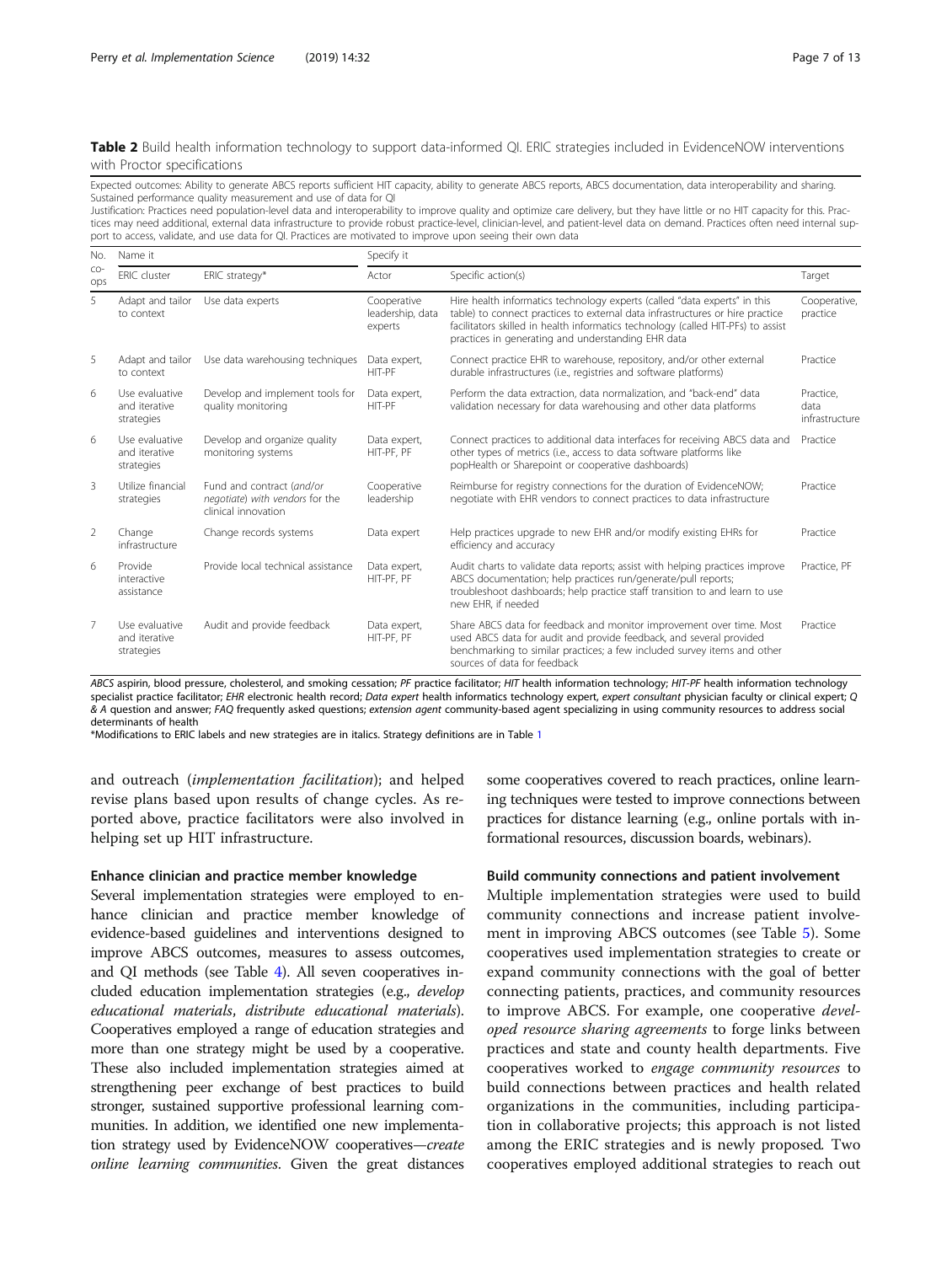#### <span id="page-7-0"></span>Table 3 Build QI capacity and improve outcomes. ERIC strategies included in EvidenceNOW interventions with Proctor specifications

Expected outcomes: Improve ABCS outcomes and QI capacity Improved ABCS measures and increased practice capacity to take on new quality initiatives. Additional outcomes may vary by cooperative (e.g., joy in practice). Knowledge of evidence-based guidelines and QI techniques and principles is needed

Justification: practices are under-resourced for quality improvement and need external support to guide them through the change process. Implementation staff needs a supportive infrastructure to help them help practices achieve their goals

| No.            | Name it                                       |                                                                          | Specify it                     |                                                                                                                                                                                                                                                                                            |          |  |  |
|----------------|-----------------------------------------------|--------------------------------------------------------------------------|--------------------------------|--------------------------------------------------------------------------------------------------------------------------------------------------------------------------------------------------------------------------------------------------------------------------------------------|----------|--|--|
| $CO-$<br>ops   | <b>ERIC</b> cluster                           | ERIC strategy*                                                           | Actor                          | Specific action(s)                                                                                                                                                                                                                                                                         | Target   |  |  |
| $\overline{7}$ | Provide<br>interactive<br>assistance          | Implementation facilitation                                              | PF                             | Assist with the change process and support change efforts; review<br>workflows and create actionable plans to put best practices in<br>place (i.e., huddles, pre-visit planning, medication synchronization,<br>gaps analysis, outreach, decision support use, patient education,<br>etc.) | Practice |  |  |
| 7              | Use evaluative<br>and iterative<br>strategies | Assess for readiness and<br>identify barriers and facilitators           | Data<br>expert HIT-<br>PF, PF  | Assess HIT needs and data set-up and workflow; assess clinic work-<br>flows; assess use of evidence-based protocols                                                                                                                                                                        | Practice |  |  |
| 7              | Use evaluative<br>and iterative<br>strategies | Develop an implementation<br>blueprint                                   | PF, HIT-PF                     | Discuss and identify improvement plan; adjust plans according to<br>data; develop actionable plans for implementation of evidence-<br>based protocols and addressing other pain points (i.e. non-<br>compliant patients)                                                                   | Practice |  |  |
| 6              | Use evaluative<br>and iterative<br>strategies | Conduct cyclical small tests of<br>change                                | PF                             | Develop and use Plan Do Study Act (PDSA), Define Measure<br>Analyze Improve and Control (DMIAC), and other tests of change<br>activities and processes involved in QI                                                                                                                      | Practice |  |  |
| 5              | New                                           | Assess and redesign workflow                                             | PF                             | Assess and revise clinic workflows using a variety of techniques (i.e.,<br>observations and mapping of workflow, role-redesign exercises) to<br>facilitate discussion and implementation of evidence-based<br>protocols                                                                    | Practice |  |  |
| $\overline{4}$ | Support<br>clinicians                         | Remind clinicians                                                        | PF                             | Assist the change process through use of clinical reminders and<br>decision-support tools                                                                                                                                                                                                  | Practice |  |  |
| $\overline{4}$ | Develop<br>stakeholder<br>interrelationships  | Identify and prepare champions                                           | PF                             | Assist in creating and engaging practice leaders and others in<br>promoting efficient care strategies                                                                                                                                                                                      | Practice |  |  |
| $\overline{4}$ | Develop<br>stakeholder<br>interrelationships  | Recruit, designate and train for<br>leadership                           | PF                             | Assist in creating and facilitating practice leaders and others in<br>promoting efficient care strategies                                                                                                                                                                                  | Practice |  |  |
| $\overline{4}$ | Develop<br>stakeholder<br>interrelationships  | Organize implementation<br>teams and team meetings                       | PF                             | Assist in creating and facilitating QI teams in promoting efficient<br>care strategies                                                                                                                                                                                                     | Practice |  |  |
| $\overline{4}$ | Engage<br>consumers                           | Intervene with patients/<br>consumers to enhance uptake<br>and adherence | PF                             | Help generate patient lists for outreach from EHRs or registries;<br>recall patients; offer patient education materials                                                                                                                                                                    | Practice |  |  |
| 5              | Develop<br>stakeholder<br>interrelations      | Use an implementation advisor                                            | Expert<br>consultant<br>PF-HIT | Support and education for practice facilitators by data experts and/<br>or physician faculty hired as expert consultants                                                                                                                                                                   | PF       |  |  |

ABCS aspirin, blood pressure, cholesterol, and smoking cessation; PF practice facilitator; HIT health information technology; HIT-PF health information technology specialist practice facilitator; EHR electronic health record; data expert health informatics technology expert; expert consultant physician faculty or clinical expert; Q & A question and answer, FAQ frequently asked questions, extension agent community-based agent specializing in using community resources to address social determinants of health

\*modifications to ERIC labels and new strategies are in italics. Strategy definitions are in Table [1](#page-4-0)

directly to patients and/or families to promote acceptance of ABCS evidence-based treatments among their patients.

#### **Discussion**

We used the naming and definitions provided by the ERIC taxonomy [\[10\]](#page-11-0) of implementation strategies to harmonize the language across the EvidenceNOW cooperatives. We expanded on this information by using the descriptive domains recommended by Proctor and

colleagues to specify details about how each implementation strategy was actually used. The combination of standardized language from ERIC and specification of what happened when, by whom, under what conditions and for what reason provided a means by which to harmonize, understand, and compare implementation strategies across cooperatives. This is a necessary foundation to cross-cooperative comparisons in a national evaluation such as ESCALATES. Cooperatives, collectively, employed 33 of the ERIC implementation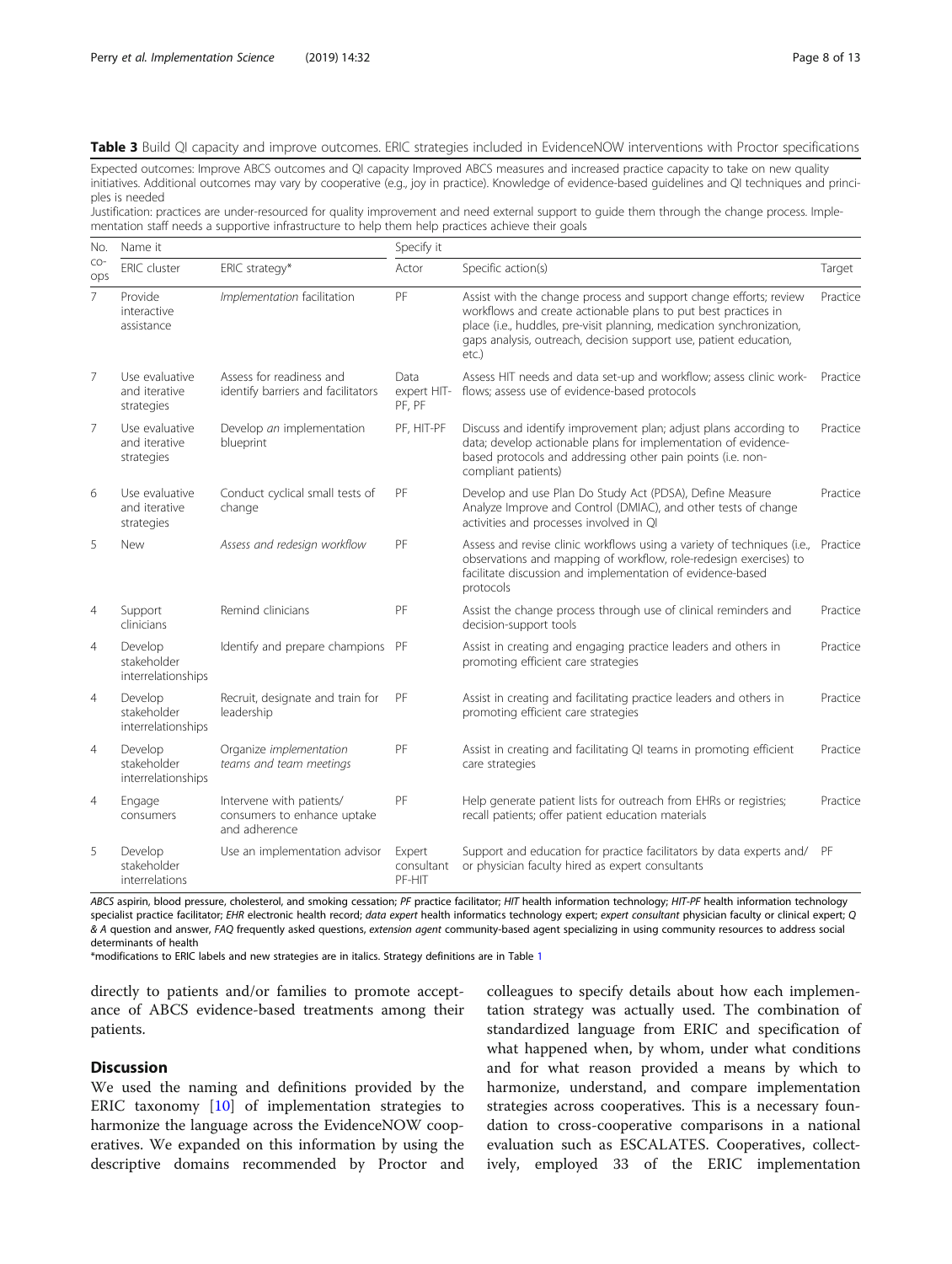<span id="page-8-0"></span>Table 4 Enhance clinician and practice member knowledge. ERIC strategies included in EvidenceNOW interventions with Proctor specifications

Expected outcomes: Clinician knowledge of ABCS & QI and exchange best practices Knowledge of clinical guidelines, use of local resources, and increased peer interaction encouraging continued engagement and participation in QI. Exchange of best practices, peer learning and support Justification: Clinicians benefit from learning in a variety of formats (peer-to-peer; online learning; in-person one-on-one or group learning) from different professionals (expert consultants who are also clinical peers, practice facilitators, other healthcare experts). Interactive, collaborative learning and peer networking help practices engage in QI and reduce burnout

| No.            | Name it                                           |                                           | Specify it                                                                              |                                                                                                                                                                                                                                                                                                                                                         |                       |
|----------------|---------------------------------------------------|-------------------------------------------|-----------------------------------------------------------------------------------------|---------------------------------------------------------------------------------------------------------------------------------------------------------------------------------------------------------------------------------------------------------------------------------------------------------------------------------------------------------|-----------------------|
| $CO-$<br>ops   | <b>ERIC</b> cluster                               | ERIC strategy*                            | Actor                                                                                   | Specific action(s)                                                                                                                                                                                                                                                                                                                                      | Target                |
| $\overline{7}$ | Train and<br>educate<br>stakeholders              | Develop<br>educational<br>materials       | Cooperative leadership, expert<br>consultants, PF                                       | Develop webinars, Q & A, toolkit, training modules, and<br>online resources; compile lists of community resources                                                                                                                                                                                                                                       | Practice              |
| $\overline{7}$ | Train and<br>educate<br>stakeholders              | Distribute<br>educational<br>materials    | Expert consultant, community<br>health improvement organization,<br>extension agent, PF | Host didactic webinars and videos and post toolkits,<br>modules, Q & A/FAQ online for asynchronous learning;<br>provide information during in person visits, such as listing of<br>community resources; support change efforts through<br>providing educational materials and working on them with<br>practices; establish links to community resources | Practice              |
| 1              | Train and<br>educate<br>stakeholders              | Conduct<br>educational<br>outreach visits | Expert consultants, data experts                                                        | Hold one-on-one meetings with practice to educate on clin- Practice<br>ical topics; visits to train practice data champion in data<br>reporting/data use training                                                                                                                                                                                       |                       |
| 3              | Train and<br>educate<br>stakeholders              | Provide<br>ongoing<br>consultation        | Expert consultants                                                                      | Provide expert advice by email or in person                                                                                                                                                                                                                                                                                                             | Practice              |
| 3              | Train and<br>educate<br>stakeholders              | Conduct<br>ongoing<br>training            | Expert consultants                                                                      | Provide interactive training webinars and "office hours" on<br>clinical topics related to the ABCS; include time for Q & A.<br>Provide training on cardiovascular disease risk calculators<br>and other clinical tools                                                                                                                                  | Practice              |
| 3              | Train and<br>educate<br>stakeholders              | Create a<br>learning<br>collaborative     | Cooperative leadership, PF,<br>practice                                                 | Hold events for practices to learn from and interact with<br>cooperative staff about the clinical interventions as well as<br>interact with other practices, workshop practice needs, and<br>create plans for embarking on or continuing with<br>intervention change processes                                                                          | Practice              |
| $\overline{2}$ | New                                               | Create online<br>learning<br>communities  | Cooperative leadership, PF,<br>practice                                                 | Create online forum with access to resources, networking,<br>and discussions                                                                                                                                                                                                                                                                            | Clinical<br>community |
| 5              | Train and<br>educate<br>stakeholders              | Conduct<br>educational<br>meetings        | Cooperative leadership, expert<br>consultants, PF, practice                             | Hold collective meetings for practices with cooperatives for<br>the purpose of orienting the practice to the intervention<br>and educating practice members on clinical topics and/or<br>best practices; practice facilitators may hold collaborative<br>calls or meetings with practices for training on particular<br>topics of practices' choice     | Practice              |
| 1              | Train and<br>educate<br>stakeholders              | experts                                   | Shadow other Cooperative leadership, practice                                           | Select exemplar practices for other practices to visit; visits<br>may be in person or virtual                                                                                                                                                                                                                                                           | Practice              |
| $\overline{2}$ | Develop<br>stakeholder<br>interrelations          | Visit other<br>sites                      | Cooperative leadership, practice                                                        | Select exemplar practices for other practices to visit or bring<br>together local practices to discuss best practices and<br>intervention successes and challenges; visits may be in<br>person or virtual                                                                                                                                               | Practice              |
| 4              | Develop<br>stakeholder<br>interrelations          | Promote<br>network<br>weaving             | Cooperative leadership, PF,<br>practice                                                 | Encourage networking between practices to build a clinical<br>community for best practices                                                                                                                                                                                                                                                              | Practice              |
| 5              | Develop<br>stakeholder<br>interrelation-<br>ships | Capture and<br>share local<br>knowledge   | Cooperative leadership, expert<br>consultants, PF, practice                             | Hold in-person meetings or events or phone calls so that<br>practices can learn from each other and engage in discus-<br>sion; visit exemplar practices; facilitate networks and learning<br>events in the region; host a small group of practices in one<br>clinic; use online portal for virtual learning                                             | Practice              |

ABCS aspirin, blood pressure, cholesterol, and smoking cessation; PF practice facilitator; HIT health information technology; HIT-PF health information technology specialist practice facilitator; EHR electronic health record; data expert health informatics technology expert; expert consultant physician faculty or clinical expert; Q & A question and answer; FAQ frequently asked questions; extension agent community-based agent specializing in using community resources to address social determinants of health

\*Modifications to ERIC labels and new strategies are in italics. Strategy definitions are in Table [1](#page-4-0)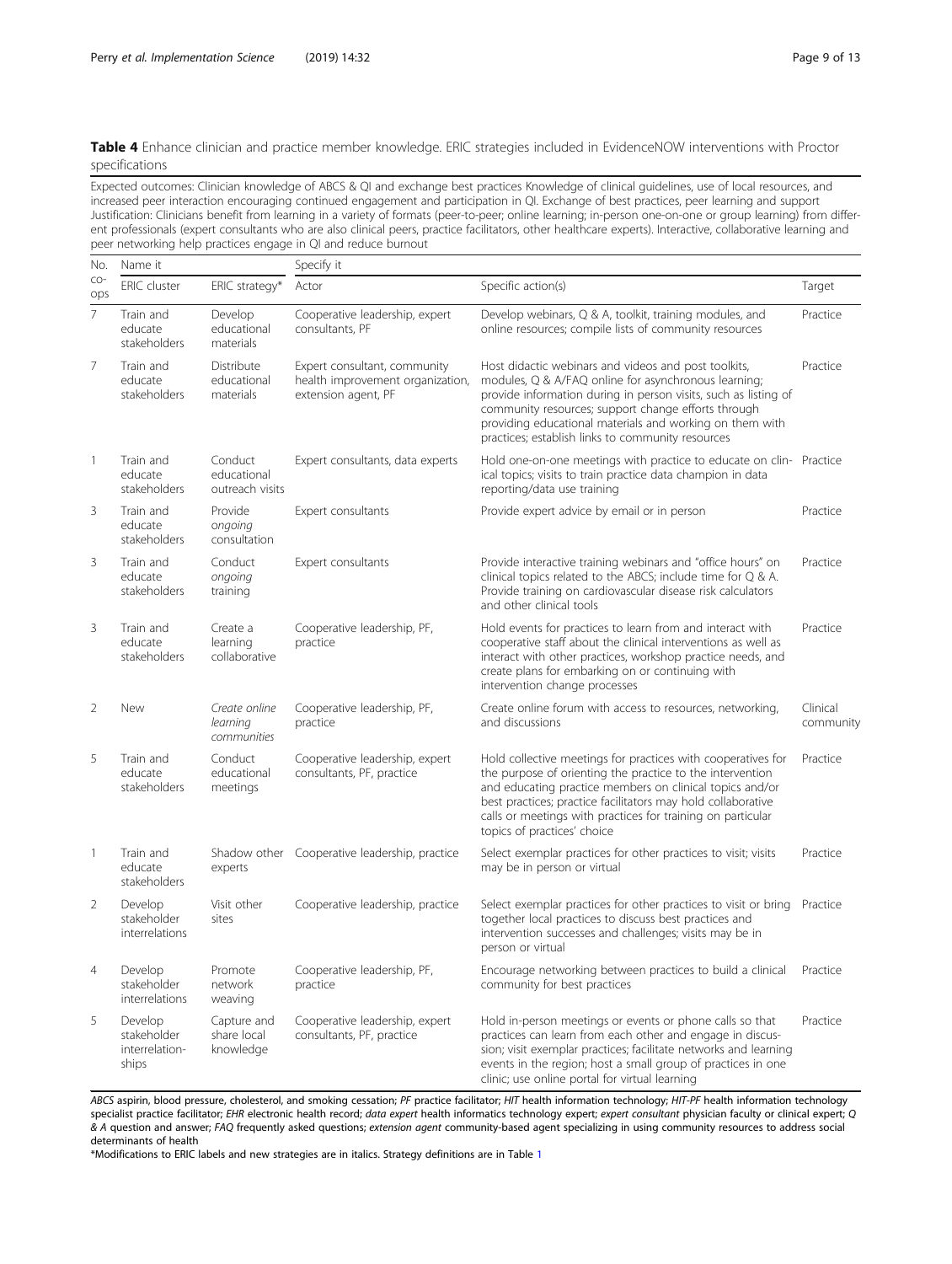<span id="page-9-0"></span>Table 5 Build community connections and patient involvement. ERIC strategies included in EvidenceNOW interventions with Proctor specifications

Expected outcomes: Improved community connections and patient involvement Improved referrals to accessible patient resources, improved patient engagement in their own care. Increased patient activation and knowledge leads to acceptance of new evidence-based practices and increased quality of care

Justification: Local resources help practices and patients improve cardiovascular preventive care and self-management. Patient feedback and involvement in QI promotes patient-clinician communication, tailored health messaging, and patient adherence

| No.<br>$CO-$<br>ops      | Name it                                       |                                                              | Specify it                       |                                                                                                                                                                                                                                          |          |  |
|--------------------------|-----------------------------------------------|--------------------------------------------------------------|----------------------------------|------------------------------------------------------------------------------------------------------------------------------------------------------------------------------------------------------------------------------------------|----------|--|
|                          | <b>ERIC</b> cluster                           | ERIC strategy*                                               | Actor                            | Specific action(s)                                                                                                                                                                                                                       | Target   |  |
| 5                        | New                                           | Engage community<br>resources                                | PF.<br>extension<br>agent        | Build links between practices and health resources or organizations<br>embedded in communities; varies from meetings with community<br>organizations and participating in collaborative project to participating<br>in referral programs | Practice |  |
|                          | Support clinicians                            | Develop resource sharing<br>agreements                       | Cooperative<br>leadership        | Connect to state and county departments of health; connect practices<br>to local health related organizations to participate in collaborative<br>projects                                                                                | Practice |  |
|                          | Engage<br>consumers                           | Involve patients/<br>consumers and family<br>members         | Cooperative<br>leadership,<br>PF | Include patients on QI teams                                                                                                                                                                                                             | Practice |  |
| $\overline{\phantom{0}}$ | Use evaluative<br>and iterative<br>strategies | Obtain and use patients/<br>consumers and family<br>feedback | Cooperative<br>leadership,<br>PF | Assess and use results of patient/consumers and family feedback from<br>patient engagement surveys; patient focus group, patient and family<br>advisory councils                                                                         | Practice |  |
|                          | Engage<br>consumers                           | Prepare patients/<br>consumers to be active<br>participants  | PF                               | Invite members of the community to participate in tailoring ABCS and<br>CVD messaging for their communities                                                                                                                              | Practice |  |

ABCS aspirin, blood pressure, cholesterol, and smoking cessation; PF practice facilitator; HIT health information technology; HIT-PF health information technology specialist practice facilitator; EHR electronic health record; data expert health informatics technology expert; expert consultant physician faculty or clinical expert; Q & A question and answer; FAQ frequently asked questions; extension agent community-based agent specializing in using community resources to address social determinants of health

\*Modifications to ERIC labels and new strategies are in italics. Strategy definitions are in Table [1](#page-4-0)

strategies; we identified a number of areas where improvements could be made to the ERIC taxonomy to better align with how implementation happened on-the-ground within the large-scale EvidenceNOW initiative. In addition, we recommend an alternative way of grouping some strategies to better align them with how they are linked to accomplish real-world goals, for example, the need for several HIT-related strategies (e.g., use data experts) to implement and sustain use of audit and provide feedback.

Cooperatives documented 266 actions mapped to 33 of 73 total ERIC strategies. This number of strategies is consistent with other published studies that have reported a range of 16–59 strategies used in implementation studies [\[13](#page-12-0), [15](#page-12-0), [16](#page-12-0)]. Likely, the range and number of strategies employed in an implementation intervention depends upon the goals and scale of the project. We propose adding three strategies to the ERIC list: engage community resources, create online learning communities, and assess and redesign workflow. Each of these strategies encapsulates distinct actions that were not identified in the existing ERIC taxonomy and are likely to be used in a broad range of other settings. Other researchers have also recommended new strategies: obtain worker feedback about implementation plan and plan for *outcome evaluation* [[13\]](#page-12-0). Thus, as ERIC is applied in real

world settings, additional strategies may continue to be identified expanding the ERIC taxonomy.

Audit and provide feedback was a critical implementation strategy used across cooperatives. Audit and provide feedback consists of two distinct yet interrelated concepts: audit, the assessment of performance often compared to a specific target or benchmark; and feedback, communication of the performance. Data used to measure and assess performance must be accurate and credible [[23](#page-12-0)–[25](#page-12-0)]. Many of the individual practices within the EvidenceNOW cooperatives had challenges producing the audit needed for feedback. Published trials typically only describe the feedback function within *audit and* provide feedback when reporting findings. In a commentary on an updated Cochrane review of *audit and provide feedback*, the authors list eight characteristics that contribute to variability in effectiveness across studies; all eight characteristics pertain to feedback with no mention of the role and quality of the audit component [\[24](#page-12-0)]. Other publications have mentioned audit functions but do not articulate the importance of reliable, sustainable processes to obtain the audits [[26\]](#page-12-0) or provide guidance on the infrastructure needed to obtain valid and meaningful audits [[25](#page-12-0)]. Without valid and reliable audits, it is challenging, if not impossible, to provide the feedback, ultimately impacting the capability to reliably identify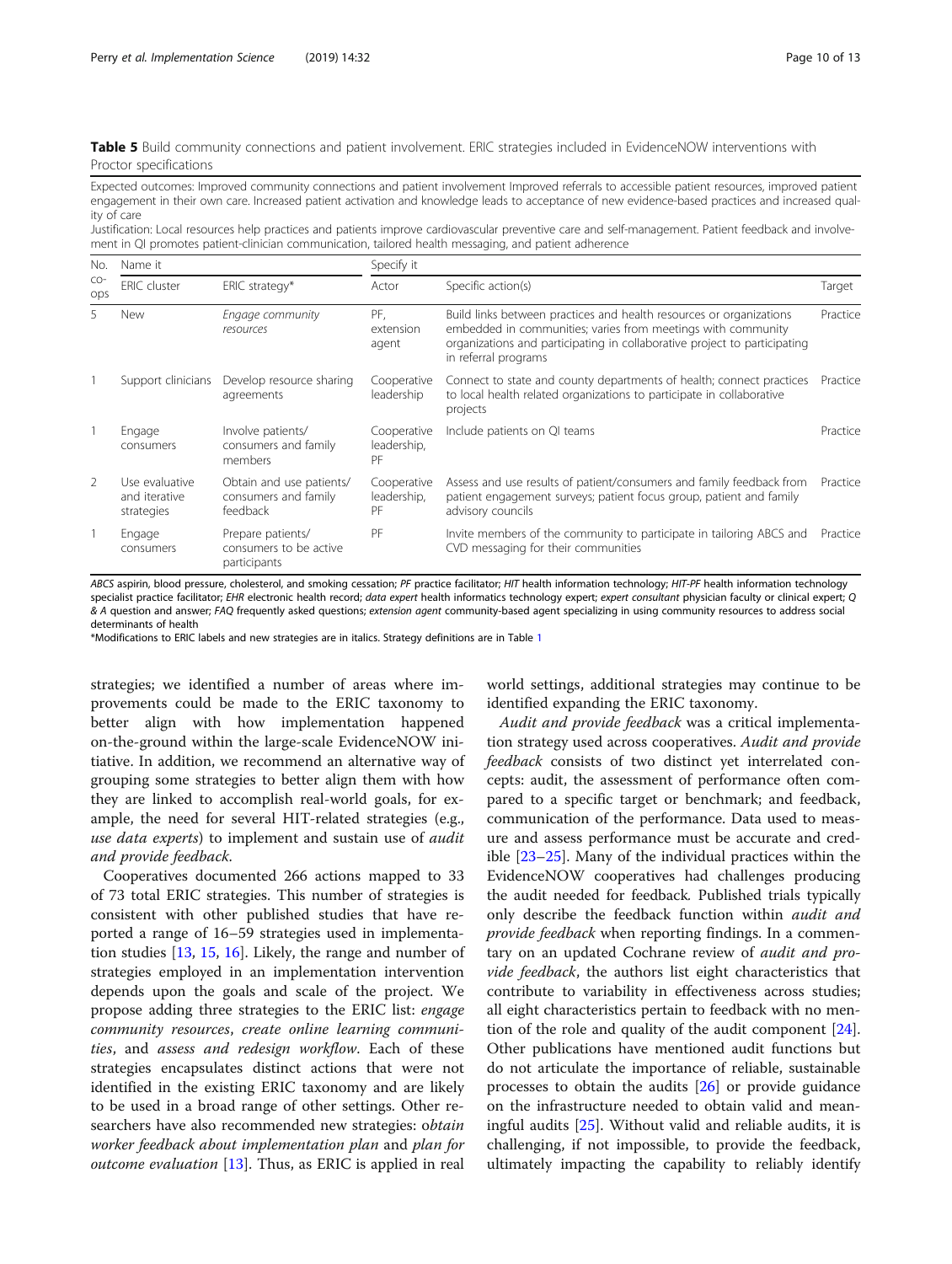and monitor progress of QI efforts. Furthermore, pay-for-performance initiatives, such as the Centers for Medicare and Medicaid Quality Payment Program necessitate accurate reporting of clinical quality measures. Thus, there is increasing pressure on primary care practices to generate reliable data in a sustainable manner.

The EvidenceNOW cooperatives described seven strategies that were needed in differing combinations, depending on the local context, to build the necessary HIT infrastructure to support audit and provide feedback and to then engage in data-informed QI to improve ABCS outcomes. In the ERIC taxonomy, these seven strategies are spread across four different clusters. We group these HIT strategies based on their shared justification and expected outcomes as this better reflects how these strategies may need to be sequenced to accomplish the intended outcome. Five of the seven strategies to build HIT infrastructure were rated as low-feasibility within the ERIC taxonomy [\[11](#page-11-0)] largely because of the difficulty and cost of building HIT infrastructure. Since all but one of the cooperatives planned to sustain *audit* and provide feedback functionality beyond this initiative and because of its focus and substantial funding, EvidenceNOW makes a unique contribution to the ERIC taxonomy by providing insight into what is needed to build the infrastructure to support audit and provide feedback functions.

A second clear grouping of strategies is those aimed at helping practices build QI capacity and improve ABCS outcomes, supported foundationally by implementation facilitation, the core strategy described by all seven cooperatives. Implementation facilitation was used to support practices in accomplishing their QI goals on the path to improving ABCS outcomes; it involves performing interrelated and complex roles and skillfully applying diverse strategies in a flexible and dynamic manner to meet the local needs and priorities of each primary care practice  $[27-31]$  $[27-31]$  $[27-31]$  $[27-31]$  $[27-31]$ . Thus, it is both a role (facilitator) and a strategy (implementation facilitation). In Evidence-NOW, practice facilitators provided nearly all of the external support to practices. The facilitators, including facilitators with HIT skill, were responsible for performing, either solely or in conjunction with other actors, 27 of the 33 strategies, spanning all four overarching functions within EvidenceNOW. Using this broad array of strategies requires diverse and sophisticated skills including interpersonal (including emotional intelligence), technical (including adept use of EHR platforms), organizational, communication, leadership, and pedagogical skills [\[29,](#page-12-0) [32,](#page-12-0) [33](#page-12-0)]. The broad scope of strategies used by facilitators highlights the challenge and complexity of facilitation and the critical role facilitators play in supporting practices in implementing evidence into practice and building capacity for QI.

Regrouping the ERIC strategies from the current nine clusters to a clustering that is more pragmatic may make the ERIC taxonomy easier for practitioners to apply and might be helpful in implementation planning. We intentionally developed these groupings to better reflect how strategies were employed across the diverse contexts of EvidenceNOW. Leeman and colleagues have also proposed an alternative organizing structure for ERIC, proposing five groups, based upon actor and target for each strategy  $[34]$ . They suggest that this classification approach, grounded in relevant theory, may aid in understanding the mechanisms by which strategies bring about change  $[34]$  $[34]$ . We suggest that the pragmatic grouping we developed may be useful to implementers and recognize the value that analysis of the practical applications of ERIC can have for informing the refinement of this taxonomy for different audiences and users.

In our analysis, we specified further each cooperative's implementation strategies following Proctor and colleagues' recommendations. Specifying actor highlighted the broad array of strategies performed by the practice facilitators. A priori specification of dose and temporality, however, was less useful for EvidenceNOW. Most strategies were designed to be used "as needed" in response to local needs of practices. On the one hand, this was a unifying theme across the cooperatives, and on the other hand, specifying these dimensions for each individual strategy was unnecessary. However, the cooperatives did track the activities of their facilitators at varying levels of detail; analysis of this data is outside the scope of this current work. Other researchers have highlighted the challenges with specifying dose: it is resource-intensive to specify and track often because of its ambiguity [\[12](#page-11-0), [15\]](#page-12-0). However, a priori specification of temporality can be useful in guiding the timing for specific implementation strategies within a more structured multi-site implementation, as highlighted by Huynh and colleagues [\[15](#page-12-0)].

#### Limitations

Data were collected early in the cooperatives' implementation phase; they reflected strategies that were included or just started to be employed during the implementation phase of each of the cooperatives' respective large-scale multi-component interventions. Some cooperatives may have under-reported their strategies because they may have been tacit or intuitive and thus not explicitly reported. This limitation was mitigated through online diary postings by cooperative team members including practice facilitators and early site visits where we observed practice facilitators and others who were delivering implementation strategies, rather than relying exclusively on cooperatives' self-reported data. The cooperatives did track dose and temporality of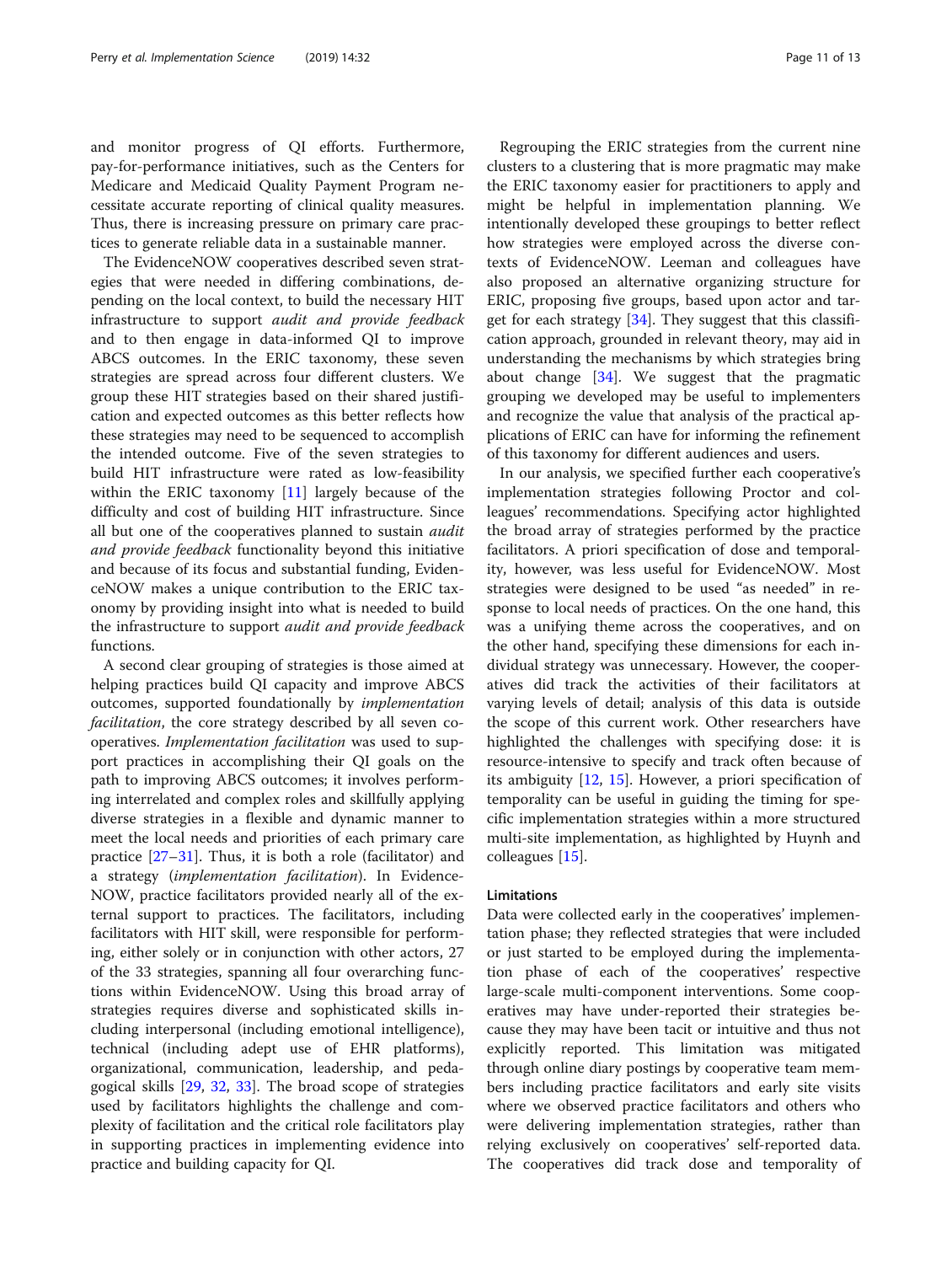<span id="page-11-0"></span>strategies used (i.e., when use of a strategy started and ended), but these data were nearly impossible to harmonize across the cooperatives because of the varying level of detail and inconsistencies within how dose and temporality were tracked. It is important to note that this work includes strategies that were specified by cooperatives to provide external support to primary care practices; it does not include micro-level strategies used within individual practices.

#### Conclusions

Based on empirical experiences across seven large cooperatives participating in the AHRQ-funded large-scale EvidenceNOW initiative, we recommend refinements to the ERIC list of strategies, which if adopted, would better align ERIC with real-world implementation needs and improve its utility for implementers and researchers. Combined use of the refined ERIC taxonomy and the specifications suggested by Proctor et al. add transparency and thus promote replicability by identifying, creating common nomenclature, and harmonizing a potentially diverse array of implementation strategies used by multiple large multi-site dissemination and implementation initiatives such as EvidenceNOW.

### Additional files

[Additional file 1:](https://doi.org/10.1186/s13012-019-0876-4) Example from a single cooperative's table of interventions. (DOCX 23 kb)

[Additional file 2:](https://doi.org/10.1186/s13012-019-0876-4) ERIC strategy names and definitions. (DOCX 52 kb)

#### Abbreviations

ABCS: Aspirin use for high-risk patients, blood pressure control, cholesterol management, smoking cessation counseling; AHRQ: Agency for Healthcare Research and Quality; EHR: Electronic health record; ERIC: Expert Recommendations for Implementing Change; ESCALATES: Evaluating System Change to Advance Learning and Take Evidence to Scale, a national evaluation of EvidenceNOW; HIT: Health information technology; QI: Quality improvement

#### Acknowledgements

We are extremely grateful to all of the EvidenceNOW Cooperatives who have made this work possible. In addition, the entire ESCALATES study team willingly contributed their thoughtful feedback to this manuscript. We are particularly thankful for the extra support we received from Benjamin Crabtree, PhD; Leif Solberg, MD; William Miller, MD, MA, Donna Shelley, MD, MPH and Claire Diener, BA as well as editorial assistance from Amanda Delzer Hill, BA.

#### Funding

This research was supported by a grant from Agency for Healthcare Research and Quality 1R01HS023940-01 (PI: Cohen).

#### Availability of data and materials

The datasets generated and/or analysed during the current study are not publicly available because the study is still in progress; data will not be publicly available until after the national evaluation is complete, but may be available from the corresponding author upon reasonable request.

#### Authors' contributions

CKP, LJD, JRH, and TTW analyzed and interpreted data, mapped to ERIC taxonomy, and prepared the manuscript; SSO analyzed and interpreted data and prepared the manuscript; and DJC analyzed and interpreted data and prepared manuscript. All authors read and approved the final manuscript.

#### Ethics approval and consent to participate

Study was approved by the Oregon Health & Science University Institutional Review Board. Participants provided informed consent prior to participation.

#### Consent for publication

Not applicable.

#### Competing interests

The authors declare that they have no competing interests.

#### Publisher's Note

Springer Nature remains neutral with regard to jurisdictional claims in published maps and institutional affiliations.

#### Author details

<sup>1</sup>School of Nursing, Oregon Health & Science University, 3455 SW US Veterans Hospital Rd, Portland, OR 97239, USA. <sup>2</sup>Implementation Pathways, LLC, Ann Arbor, MI, USA. <sup>3</sup>VA Center for Clinical Management Research, Ann Arbor, MI, USA. <sup>4</sup>Department of Family Medicine and Community Health Rutgers University--Robert Wood Johnson Medical School, 112 Paterson Street, New Brunswick, NJ 08901, USA. <sup>5</sup>Department of Family Medicine, Oregon Health & Science University, 3181 SW Sam Jackson Park Rd, Portland, OR 97239, USA.

#### Received: 8 January 2019 Accepted: 28 February 2019 Published online: 21 March 2019

#### References

- 1. Proctor EK, Powell BJ, McMillen JC. Implementation strategies: recommendations for specifying and reporting. Implement Sci. 2013;8:139.
- 2. Nilsen P. Making sense of implementation theories, models and frameworks. Implement Sci. 2015;10:53.
- 3. Tabak RG, Khoong EC, Chambers DA, Brownson RC. Bridging research and practice: models for dissemination and implementation research. Am J Prev Med. 2012;43(3):337–50.
- 4. Damschroder LJ, Aron DC, Keith RE, Kirsh SR, Alexander JA, Lowery JC. Fostering implementation of health services research findings into practice: a consolidated framework for advancing implementation science. Implement Sci. 2009;4:50.
- 5. Harvey G, Kitson A. PARIHS revisited: from heuristic to integrated framework for the successful implementation of knowledge into practice. Implement Sci. 2016;11:33.
- 6. May CR, Mair F, Finch T, MacFarlane A, Dowrick C, Treweek S, et al. Development of a theory of implementation and integration: normalization process theory. Implement Sci. 2009;4:29.
- 7. Davidoff F, Dixon-Woods M, Leviton L, Michie S. Demystifying theory and its use in improvement. BMJ Qual Saf. 2015;24(3):228–38.
- 8. Foy R, Ovretveit J, Shekelle PG, Pronovost PJ, Taylor SL, Dy S, et al. The role of theory in research to develop and evaluate the implementation of patient safety practices. BMJ Qual Saf. 2011;20(5):453–9.
- 9. Powell BJ, McMillen JC, Proctor EK, Carpenter CR, Griffey RT, Bunger AC, et al. A compilation of strategies for implementing clinical innovations in health and mental health. Med Care Res Rev. 2012;69(2):123–57.
- 10. Powell BJ, Waltz TJ, Chinman MJ, Damschroder LJ, Smith JL, Matthieu MM, et al. A refined compilation of implementation strategies: results from the Expert Recommendations for Implementing Change (ERIC) project. Implement Sci. 2015;10:21.
- 11. Waltz TJ, Powell BJ, Matthieu MM, Damschroder LJ, Chinman MJ, Smith JL, et al. Use of concept mapping to characterize relationships among implementation strategies and assess their feasibility and importance: results from the Expert Recommendations for Implementing Change (ERIC) study. Implement Sci. 2015;10:109.
- 12. Boyd M, Powell B, Endicott D, Lewis C. A method for tracking implementation strategies: an exemplar implementing measurement-based care in community behavioral health clinics. Behav Ther. 2018;49(4):525–37.